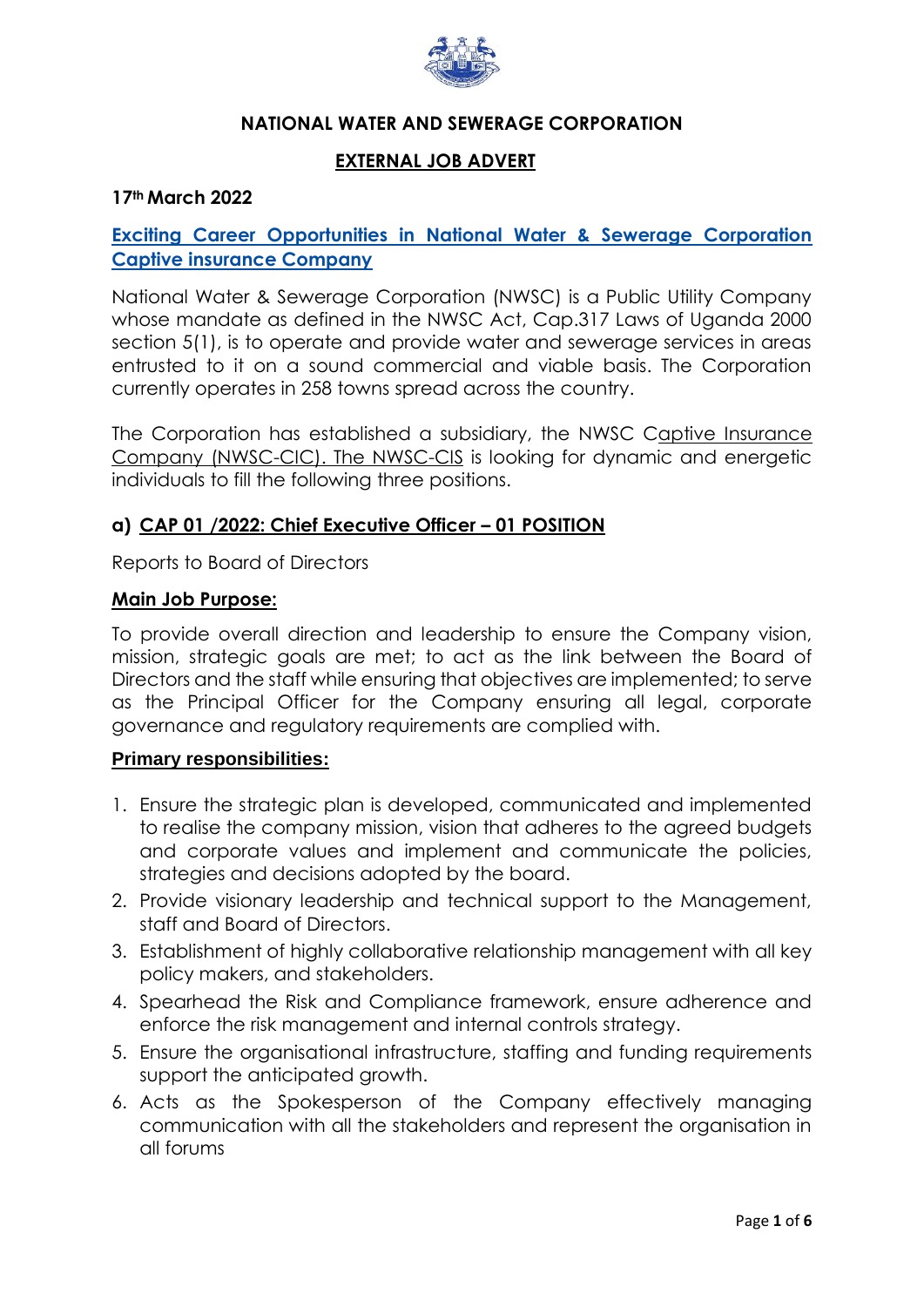- 7. Promote the highest standards/culture of integrity, ethics, diversity and inclusion and corporate social responsibility.
- 8. Develop a robust captive company

# **Person Specifications:**

# *Academic Qualifications*

- A Business related bachelor's degree
- Master's degree in related field from a recognised university is an added advantage

### *Professional Qualifications*

 Must be an Associate or Member of Chartered Institute of Insurance UK (ACII) or Equivalent as required by law

## *Experience*

 Minimum of 10 (ten) years' relevant experience in the Insurance sector with at least eight (8) years at leadership level in a similar organisation

## *Age Limit*

• The candidate should be between the ages 35-55

### *Skills/ Knowledge*

- 1. Excellent communication and presentation skills
- 2. Problem solving skills
- 3. Excellent interpersonal skills
- 4. Leadership skills
- 5. Good negotiation skills
- 6. Good analytical skills
- 7. Computer literate in MS Office and other office applications
- 8. Understanding of the working environment of the industry (competitors)
- 9. Technical competence in insurance
- 10.Basic knowledge of regulations of the insurance industry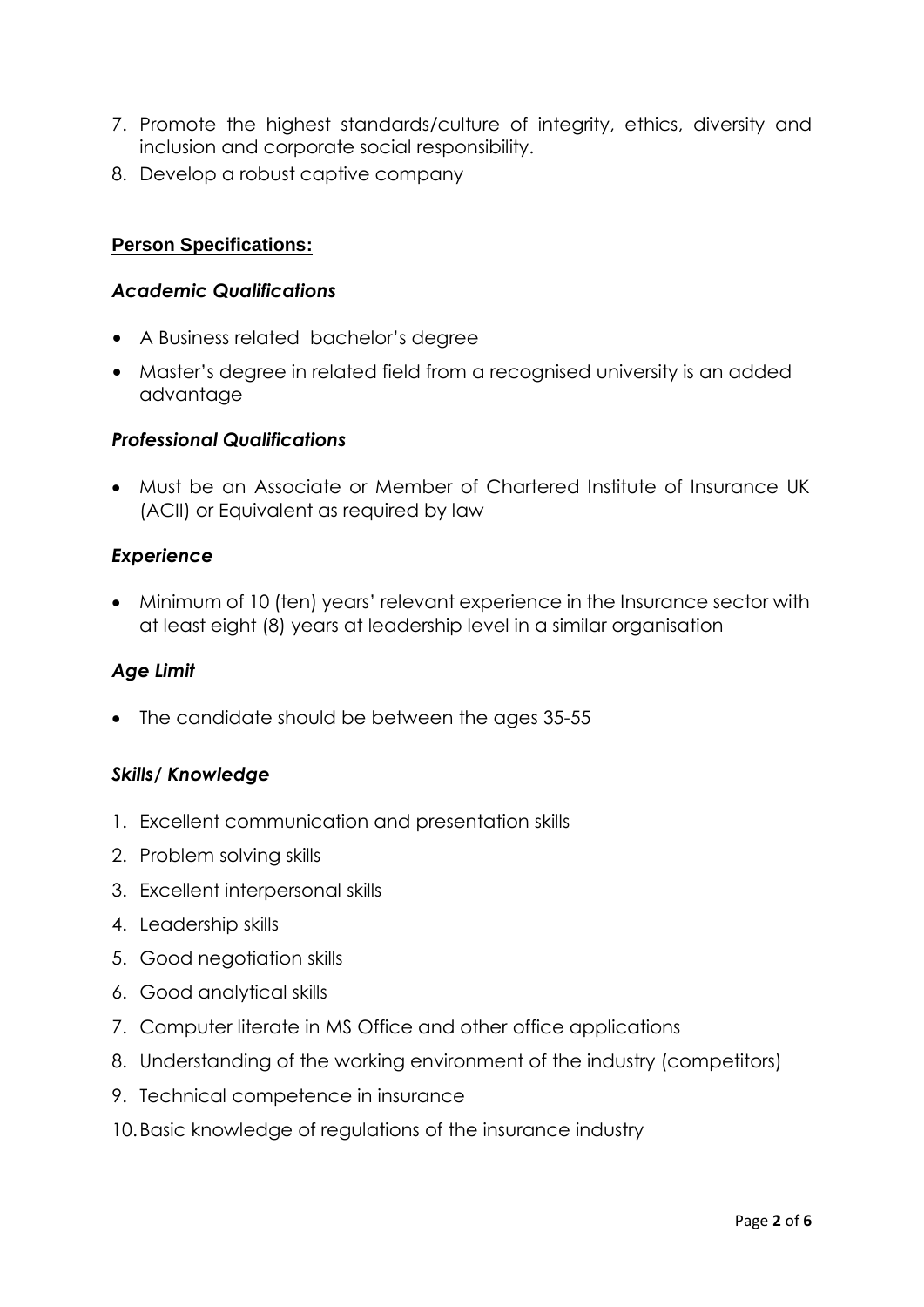# **b) CAP 02 /2022: Head of Operations – 01 POSITION**

Reports to Chief Executive Officer

### **Main Job Purpose:**

Responsible for developing operational strategies in order to retain and grow business profitably; Co-ordinate operational activities that deliver customer experience within the set organization standards; Create a positive work environment that encourages full utilization of available resources; Provide strategic leadership in steering the company towards its strategic goals.

### **Primary responsibilities:**

- 1. Coordinate activities of Claims and Underwriting departments
- 2. Approve discharge vouchers for claims within approved limits.
- 3. Review all investigation and adjustment reports and recommend the appropriate course of action;
- 4. Co-ordinate and regularly review operations for underwriting and claims functions to keep in tandem with the changing work environment;
- 5. Address major operational and technical issues raised within underwriting and claims;
- 6. Develop and introduce new products in the market until maturity;
- 7. Address complex customer complaints and recommend appropriate solutions;
- 8. Manage debt status against the set policy and ensure interdepartmental functions are coordinated well;
- 9. Provide guidance on complex underwriting risks and complicated claims.
- 10.Manage Reinsurance Related Activities e.g. Ceding, Placements and Claims Recoveries, among others.

## **Person Specifications**

### *Academic Qualifications*

- A Business related bachelor's degree
- Master's degree in Insurance, Finance, Economics added advantage

### *Professional Qualifications*

 Must be an Associate or member of Chartered Institute of Insurance UK (ACII) or Equivalent as required by law

### *Experience*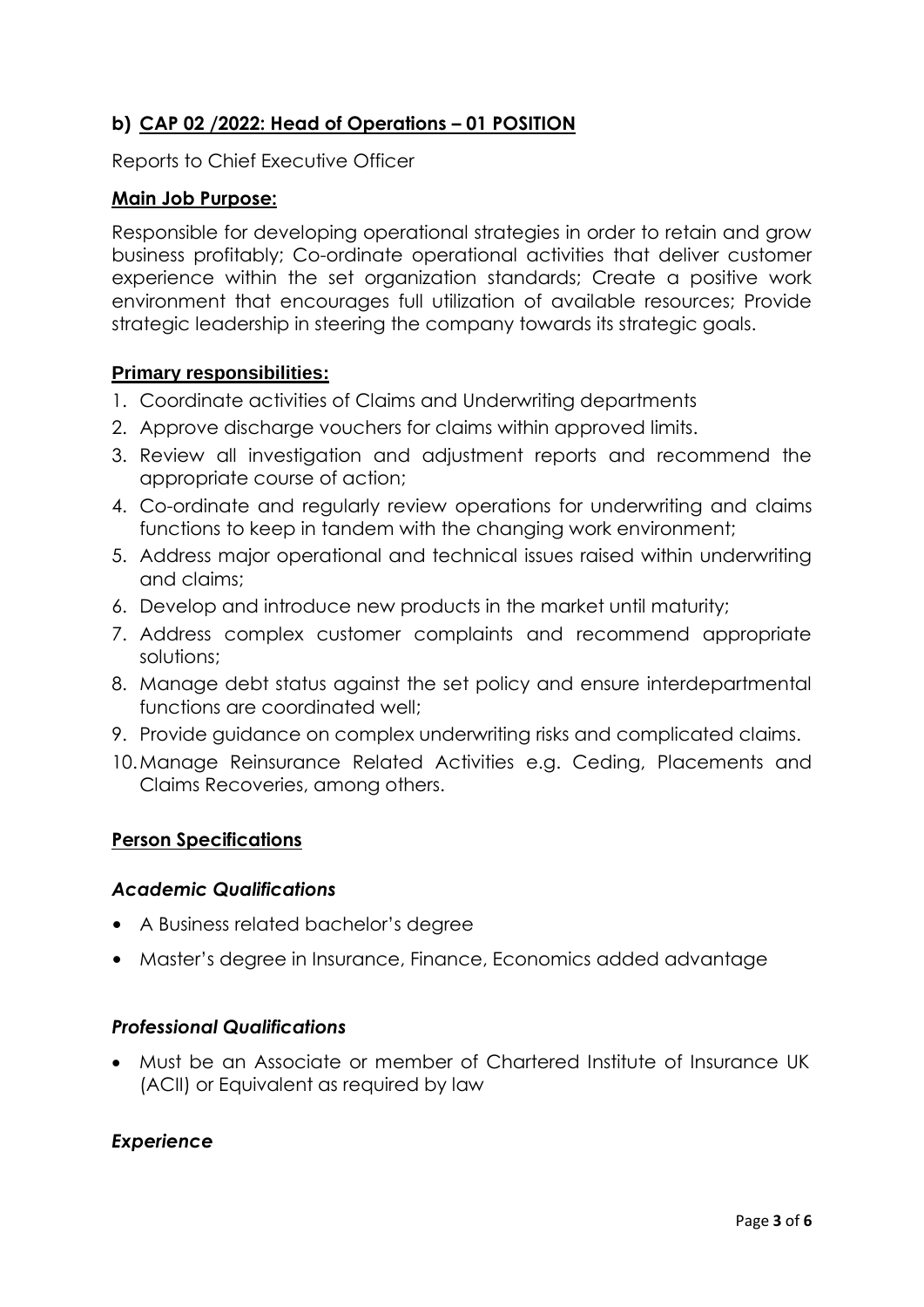Minimum of 8 (Eight) years' relevant experience in the Insurance sector, five (5) of which should be at a managerial/Supervisory level.

# *Age Limit*

• The candidate should be between the ages 35-45

### *Skills/ Knowledge*

- 1. Excellent communication and presentation skills
- 2. Problem solving skills
- 3. Excellent interpersonal skills
- 4. Leadership/People skills
- 5. Good negotiation skills
- 6. Good analytical skills
- 7. Computer literate in MS Office and other office applications
- 8. Understanding of the working environment /competitors
- 9. Technical competence in insurance
- 10.Basic knowledge of regulations of the sector
- 11.Reinsurance Knowledge

## **c) CAP 03 /2022: Finance Manager – 01 POSITION**

Reports to Chief Executive Officer

### **PURPOSE:**

Responsible for the overall financial reporting, cost control, budgeting, regulatory and statutory compliance, cash flow management, safeguarding the assets with an aim of attaining profitability for the subsidiary.

### **PRIMARY RESPONSIBILITIES:**

- 1. Ensure adequacy of operational and financial controls in the business (systems, processes and people);
- 2. Review and file returns to the regulator and other statutory bodies on monthly, quarterly and yearly basis;
- 3. Review the completeness of the asset register and confirm that it is in line with the company accounts;
- 4. Confirm investment in company assets are within company investment policy statement and guided by the Insurance Act and advise the fund management monthly;
- 5. Review management and financial reports for completeness and ensure preparation of board papers on a monthly and quarterly basis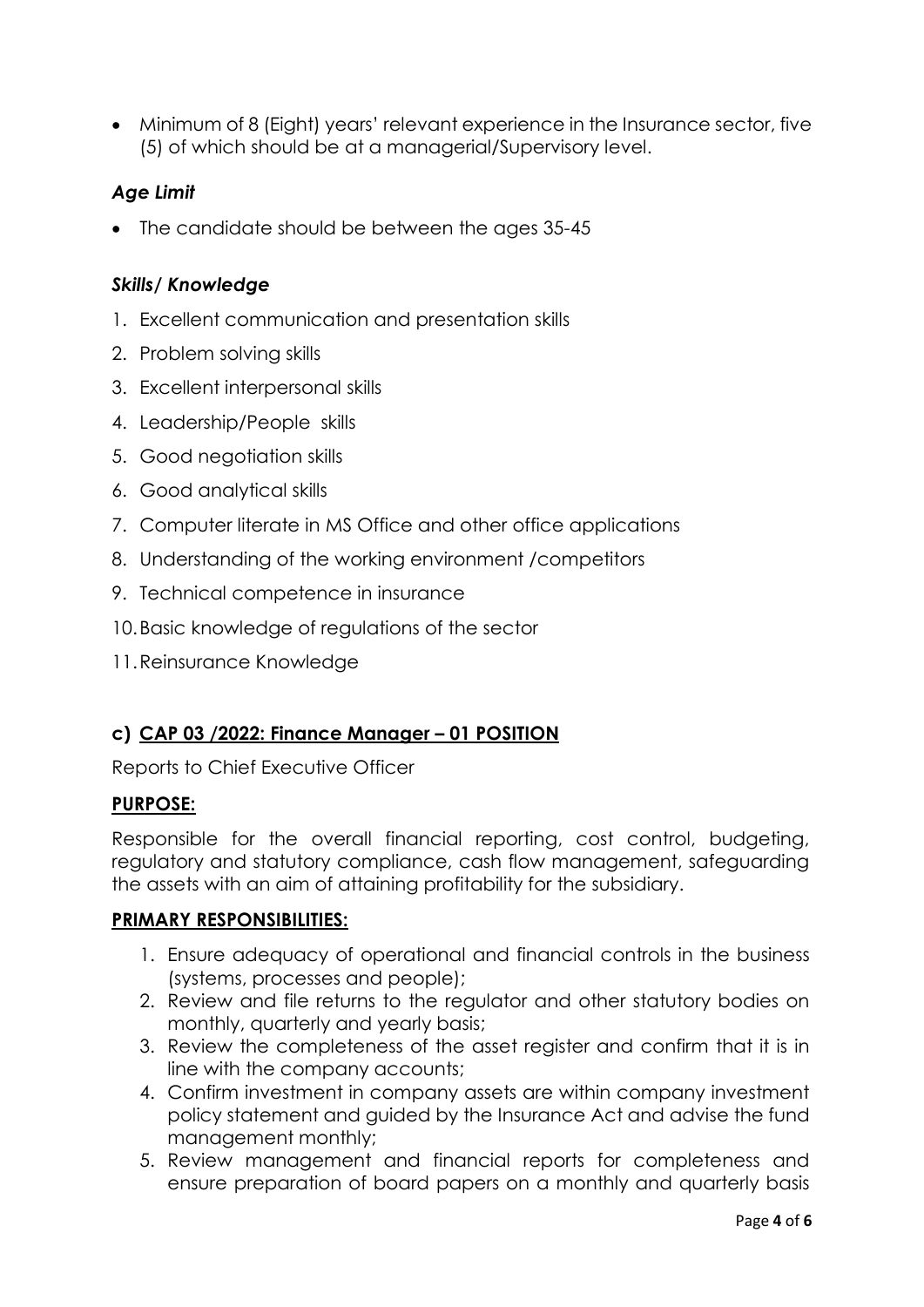respectively;

- 6. Prepare and compile company budgets annually and analyse financial reports and report variance against budget on a monthly basis;
- 7. Approve payments and check that all accounting transactions are posted to the correct cost centres;
- 8. Coordinate external and internal audits;
- 9. Manage cash flows, control costs and action on audit recommendations;
- 10.Liaise with external stakeholders e.g. banks, IRA, URA towards enhancement of company operations.
- 11.Any other duties as assigned

### **Person Specifications**

### *Academic Qualifications*

- Bachelor's degree in Finance, Accounting, Business or in a related field.
- A Master's degree is an added advantage

### *Professional Qualifications*

• CPA, ACCA, or CFA is an added advantage

#### *Experience*

• Minimum of (5) years' relevant experience in a similar position, three (3) of which have been at supervisory level.

### *Age Limit*

• The candidate should be between the ages 35-45

### *Skills and Attributes*

- 1. Excellent communication and presentation skills
- 2. Problem solving skills
- 3. Excellent interpersonal skills
- 4. Leadership skills
- 5. Good analytical skills
- 6. Computer literate in MS Office and other office applications
- 7. Appreciation of Reinsurance Accounting and claims recoveries

#### **How to apply:**

If you believe you have the necessary skills and experience and desire to make a difference, then apply immediately and send hard copies of your application letter, a detailed CV, a recommendation letter, copies of